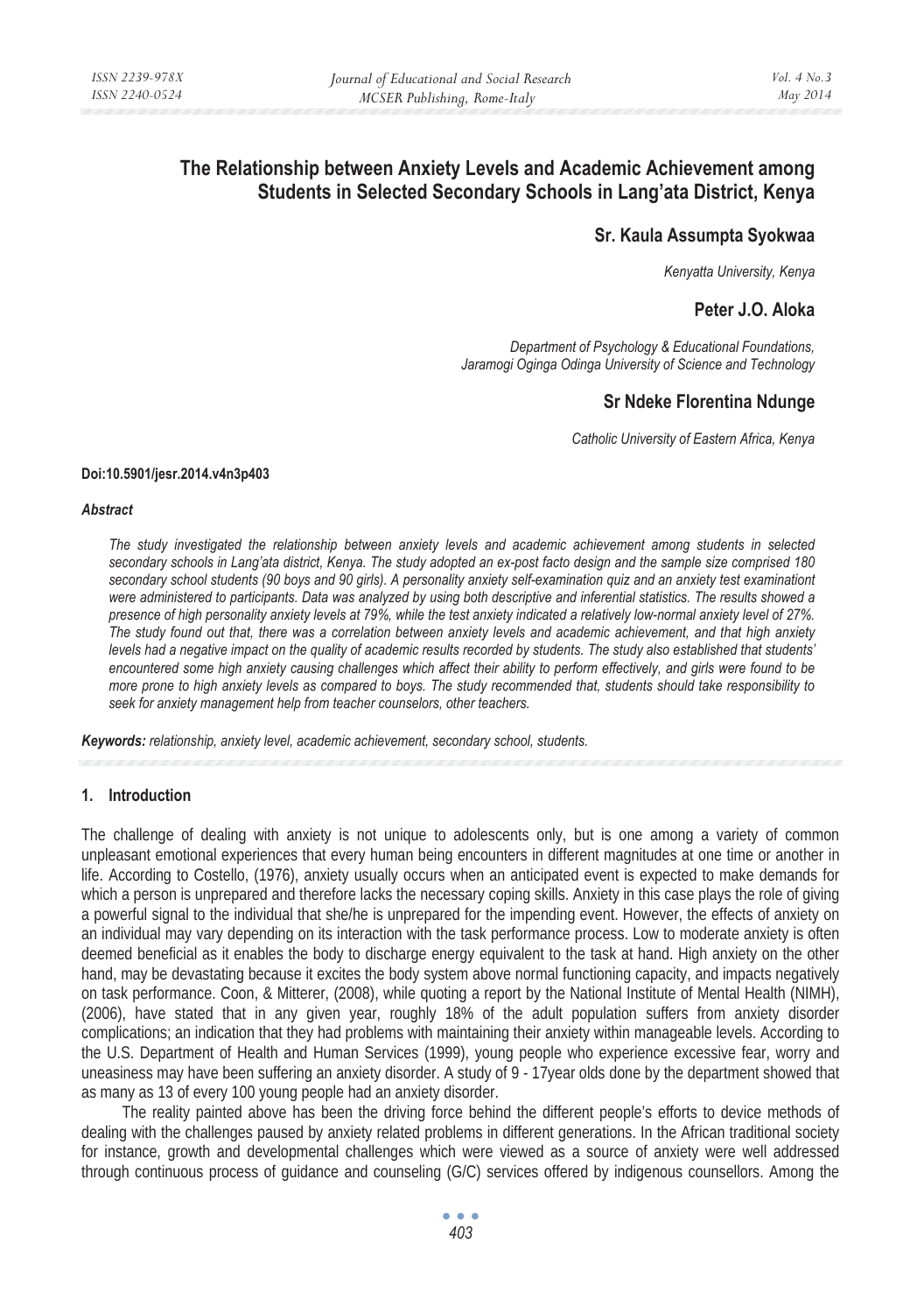| ISSN 2239-978X | Journal of Educational and Social Research | Vol. $4$ No. $3$ |
|----------------|--------------------------------------------|------------------|
| ISSN 2240-0524 | MCSER Publishing, Rome-Italy               | May 2014         |
|                |                                            |                  |

Kikuyu community of Kenya for example, a strong network of counselling that involved parents, grandparents, aunties, uncles and other elders existed. Their major responsibility was to educate the growing youths on what to expect in relation to their developmental process. The communication of this information was complimented with instructions on when and how to respond appropriately to each new growth challenge that one was expected to encounter. This arrangement ensured that no one felt lost and that no one went through developmental or challenging emotional problems alone (Kenyatta, 1938). Therefore, in the African societal concept anxiety was controlled to manageable levels and very often, the expected anxiety related problems had their effects diluted by way of providing the much needed relevant information long before the problems occurred.

However, following the emergence and influence of the modern lifestyle, and formal schooling, the traditional society has lost its monopoly. Children are separated from their parents and other relatives from a very early age when they are send to daycare/schools from where they graduate to begin preschool and continue with the education process. Some for example spend more than eight hours in regular schools quite early in life, while others attend boarding schools from the time they are in primary school through to their high school and college education. They therefore no longer get the benefits of the valuable traditional African guidance and counseling services. The school on the other hand which should play this role tends to lay its emphasis on academic pursuit and success. The teachers who spend a lot of time with the youngsters are loaded with full normal teaching workload and hence do not offer adequate time to the G/C service. A guidance vacuum has therefore been created in this area.

One can therefore conclude that the youth actually experience counseling issues that are not adequately addressed. The result is that these youth only have the alternative of using trial and error methods in dealing with their psychological and social concerns that they encounter in their process of development. The final result is that their overall academic performance has suffered a decline, because they are not well adjusted to give it the maximum attention it requires. The secondary school students who are the subjects of this study have not been spared from this predicament either. Just like with other youth, secondary school time comes when they are at their adolescence stage of development. Hoffman, (1994) describes the stage as a *'psychological revolution'*, due to the nature of unique developmental changes experienced by the adolescents. The youths face a variety of challenges such as the need to understand and accept themselves, to discover and utilize their talents, and the need to establish their own identity. The adolescents are also faced with the inevitable demand of having to make choices about their future career paths. They have to come to terms with the fact that a successful future for them demands for good academic results and a holistic positive overall adjustment. This realization could result to some students developing high anxiety levels, as they may persistently worry about the possibility of not succeeding in the KCSE exams, following which they may not be able to become the kind of people they envision themselves to be in future.

#### **2. Theoretical Framework and Literature Review**

#### *2.1 Theoretical framework*

The study was informed by the Inverted -**U**-Principle theory, which is derived from Yerkes-Dodson's Law of Drive Theory (Yerkes & Dodson, 1908). The theory links arousal to performance, and it is also referred to as the theory of 'Arousal and Performance. According to McCandless (1967), 'arousal' is the level of excitement or activation generated in the central nervous system to trigger production of the energy required to perform a desired task. The level of arousal of energy experienced by the individual determines the effectiveness of that individual's performance of the task at hand. The **U**principle theory's argument is that if arousal increases, performance would increase as well, but if arousal became too great and continuously, then performance would deteriorate (Galvin, 1994). This means that during onset of the arousal state, the individual would still feel confident in his/her ability to control the arousal pressure, and performance would continue to improve. However, once the arousal becomes too great, the individual would start to doubt his/her ability to cope, and her/his performance would automatically begin to drop. There is therefore a progressive relationship between a person's level of arousal and the ability to function effectively. However, when the person is too anxious, the anxiety may interfere with performance because his/her concentration tends to focus too much on his/her anxiety build-up process to the extent that he/she loses focus of the task at hand. The shift of attention gives a leeway to continue rising levels of anxiety, leading to the person's inability to maintain the balance that would enable them perform effectively. The arousal - performance process progresses gradually, beginning from a lower level, to optimum (top of the **U**) and to high levels. At each level the individual's functioning capacity is altered to conform to the arousal-performance interaction. As arousal increases, so too does the quality of performance which gradually improves until it reaches the optimum point –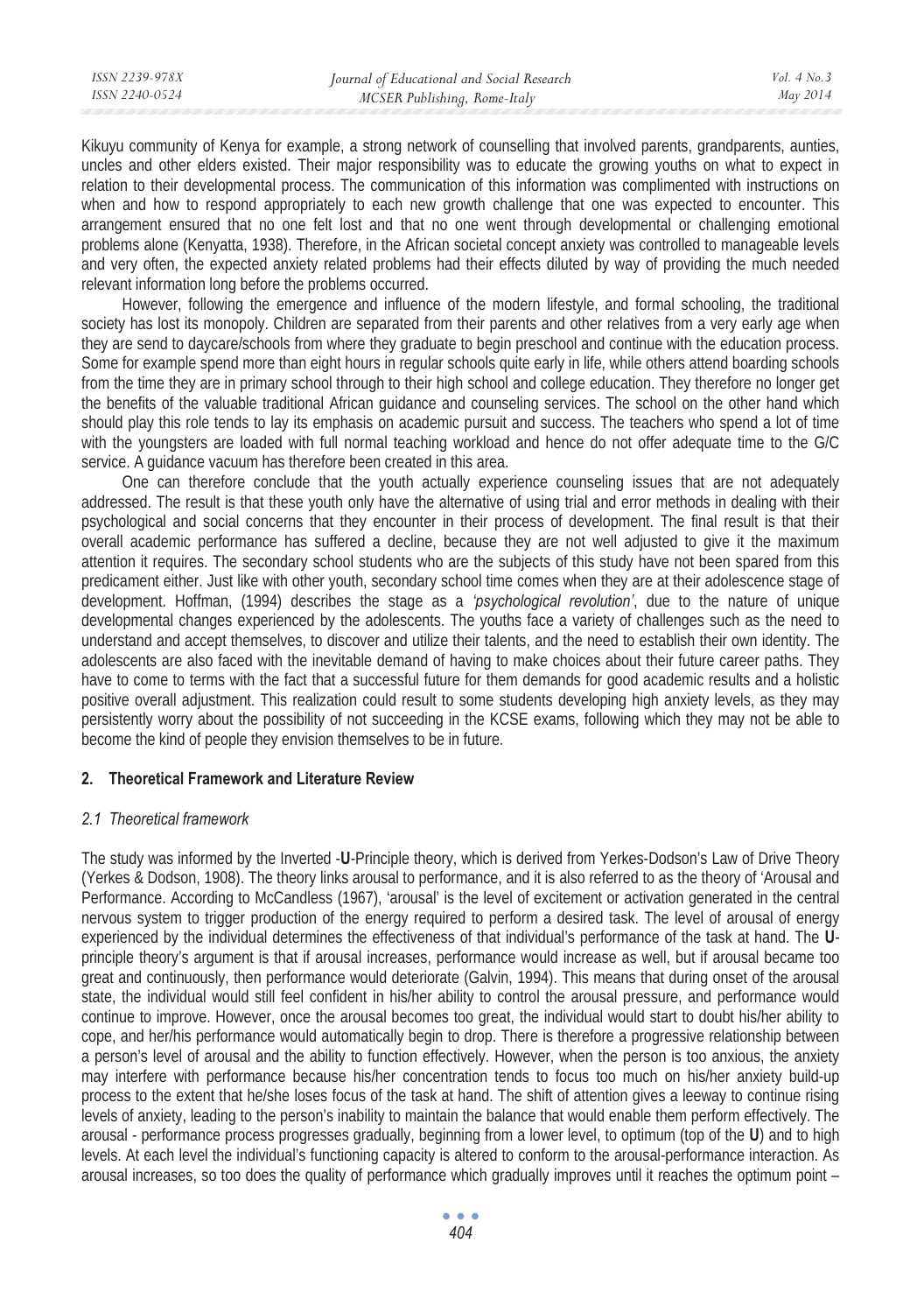| ISSN 2239-978X | Journal of Educational and Social Research | Vol. $4$ No. $3$ |
|----------------|--------------------------------------------|------------------|
| ISSN 2240-0524 | MCSER Publishing, Rome-Italy               | May 2014         |
|                |                                            |                  |

(top of the inverted '**U**'). If the arousal is increased beyond this point, then performance begins to decline, and when the arousal is too high that the individual is "psyched up", performance almost diminishes (Rathus & Nevid, 1995). Following the theory therefore, one can logically observe that an easy or simple task such as adding simple math numbers does not require focusing on several factors simultaneously, and is usually facilitated by high levels of arousal. On the other hand a complex task such as solving a math problem with many steps requires attending to many factors at once. For this reason, complex tasks are usually carried out better at lower levels of arousal. Both over-arousal and under-arousal can have negative effects on performance. The optima levels vary between people doing the same task and one person doing different tasks. A basic assumption of the hypothesis is that arousal is un-dimensional and that there is consequently a very close correlation between indicators of arousal. In an attempt to explain the existence of individual differences in individual ability to cope with varied anxiety levels, Hanin, (1994) came up with the concept of individualized zones of optimal functioning (IZOFs). He stated that each individual had an optimal level of preperformance anxiety which resulted in peak performances. If the pre-performance anxiety lies outside the area of IZOF, whether too high, or too low, then performance will deteriorate.

In relation to the Inverted -**U** principle therefore, this study assumed that in a normal situation a student would need some level of anxiety to positively energize him/her to attend to academic pursuits. At mild and moderate anxiety levels, their performance ability is likely to bring forth desirable grades. But once the anxiety escalates and remains beyond optimum level, the possibility is that the student's academic achievement would drop. This study attempted to establish whether this assumption holds true for respondents of the study area of this research. The inverted **U**-principle also states that individuals who are exposed to the same anxiety energy are likely to react differently because their IZOF levels are different, a fact which accounts for their differences in their academic performance outcome. The study attempted to establish whether this was the case by statistically analyzing the participants' anxiety results and relating them to their academic results.

#### *2.2 Literature review*

According to Basavanna, (2000), anxiety is a highly unpleasant affective state similar to intense fear which can include feelings of threat, vague objectless fear, a state of uneasiness and tension, and a generalized feeling of apprehension. Borrowing from Freud, Basavanna identifies three types of anxiety; Reality anxiety (an emotional reaction to perception of danger in the external world); Neurotic anxiety (an affective reaction to threat from the internal world; and Moral anxiety (an emotional reaction to perception of danger from the superego. Anxiety thus occurs to the body system after one has experienced a threatening situation. An automatic physiological response is triggered to prepare to protect him/her self, or escape from the source of threat. If the activity is carried out, then the changes are reversed, however, if no activity is done, the body continues to remain in the "charged state" for longer than normal, and the resulting changes become a disturbing source of anxiety. This leads to further activation of the flight or fight response and the whole cycle is continued, (Galvin, 1994). Muola, Kithuka, Ndirangu and Nassiuma (2009) carried out a study on the relationship between test anxiety and academic performance in secondary schools in Nyeri district, kenya. They used a correlation study design and selected their research participants from among form 4 students and their teachers. 83,000 students and 600 teachers formed the target population. The results showed that there was no significant relationship between test anxiety and academic performance. Their results indicated that there was a statistically significant difference (P < 0.01) between the levels of anxiety aroused by different subjects. They further found out that both boys and girls are equally affected by test anxiety.

A research on anxiety and school performance was carried out by the Department of Pediatrics of Catania University – Italy in 2004, as cited by Mazzone, Ducci, Scoto, Passaniti, D'Arrigo, & Vitiello, (2007). The department did a study on Anxiety Test Performance on 478 children and adolescents (age 8 -16 years) who were from predominantly middle-class urban backgrounds. They studied the prevalence and relationship between anxiety and school performance. The children were grouped into three: elementary (ages 8-10yrs) - N=131, middle (ages11-13yrs) – N= 267, and high school (ages 14-16 yrs) - N= 80 for the purpose of the study. The children completed the Multidimensional Anxiety Scale for Children (MASC). T- Scores were computed for the frequencies returned. An analysis of the results demonstrated an average of 65% or above presence of anxiety. This score was above normal anxiety symptoms were relatively common among children and adolescents and could interfere with normal functioning. They further showed that the prevalence of abnormally high self-reported levels of anxiety increased in frequency with age and was negatively associated with school performance.

Hembree, (1988) carried out a meta-analysis of 562 studies in which the relationship between test anxiety and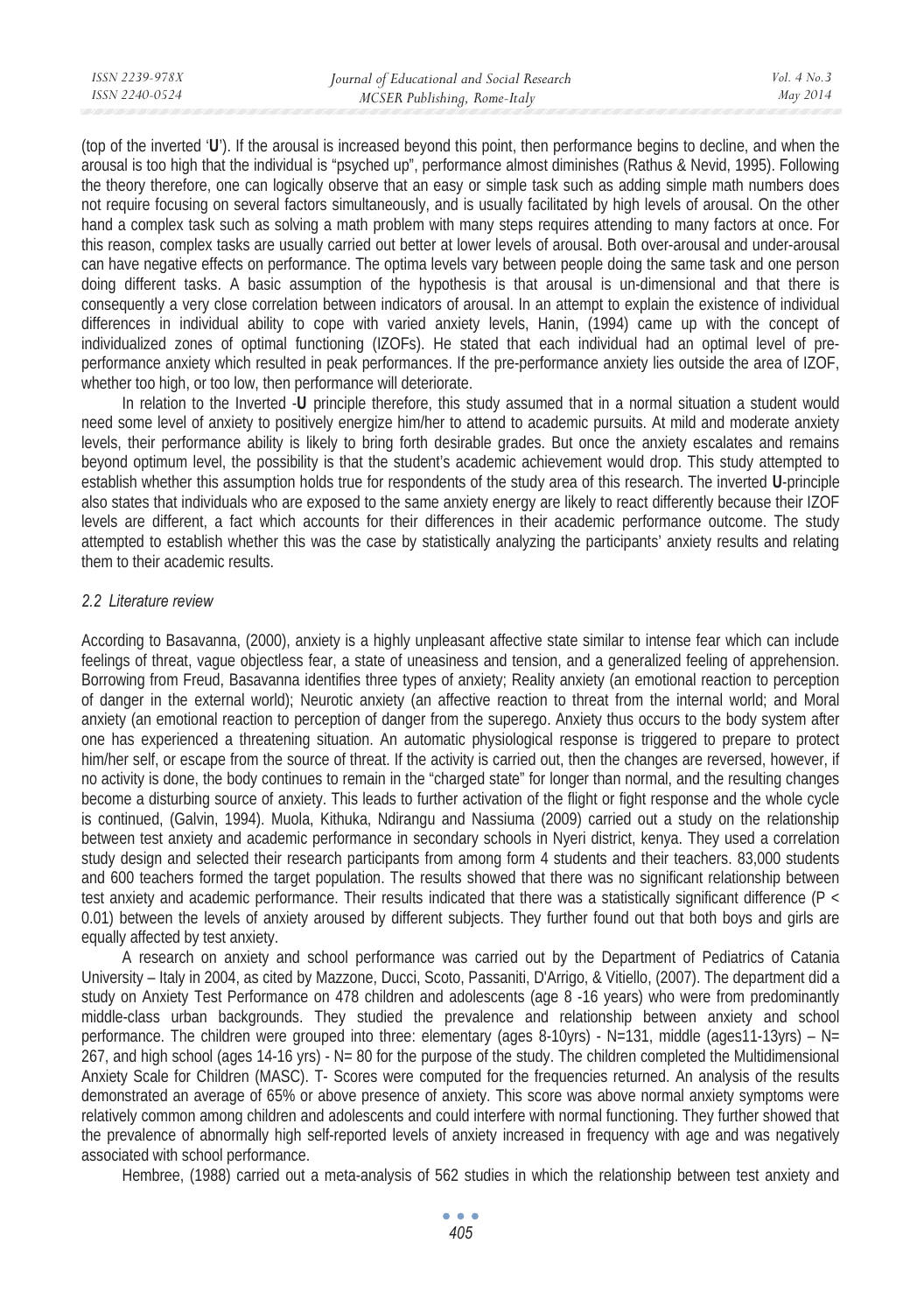student performance were addressed. This study found a significant relationship between anxiety levels and academic achievement at 0.01 was found, that is, test anxiety was a key factor in undermining student performance. In addition, Students with high levels of test anxiety score significantly lower on standardized tests (in math & reading), compared with students with lower levels of anxiety, High levels of test anxiety among high school students were manifested by reduced levels of academic performance and that it was not academic performance that affected test anxiety – but the reverse; test anxiety affected academic performance. Merell (2008) studied the relationship between anxiety and task performance. The study reported that as anxiety regarding performance of school tasks becomes more severe, students' ability to adequately perform these tasks gradually declines, and even plummets as the anxiety becomes extreme. Students in such a predicament may feel so overwhelmed by the tasks facing them, and fears regarding their ability to perform those tasks, that they simply cannot complete the tasks effectively. The observations made by the studies above imply a relationship between anxiety levels and performance in varying degrees. This research attempted to find out whether the same relationships exited in Lang'ata where defining factors may perhaps have been different from those associated with the cases cited.

Kyozaire, (1974), carried out a research on anxiety levels among the Kampala and Ankole secondary school students in Uganda. The researcher administered Carttel's IPAT Anxiety Scale and The Progressive Matrices Scale to the 14 -20 yr old students. The study found out that low socio-economic factors contributed to students experiencing relatively high anxiety levels, which led to their recording relatively lower school academic results in comparison to those students from higher socio-economic backgrounds. Moreover, prolonged exposure to anxiety causing factors such as poverty and economic hardships seemed to have been tolerated by the subjects in her study. The study further found that there was a tendency for all girls' schools respondents to show higher anxiety levels than those from all boys' schools. Huberty (2009) study reported that characteristics of anxiety can affect students behaviorally, cognitively, and physiologically, for example, high stakes testing can be very difficult for students with anxiety. Students with anxiety are likely to also suffer from depression, and he recommended that teachers and parents can work together to help students learn to cope with anxiety. Grills-Taquechel, Fletcher, Vaughn, & Stuebing (2012) conducted a quantitative, nonexperimental study to determine the relationship between reading difficulties and anxiety in students. The researchers analyzed the anxiety levels and achievement test scores of 153 average or at-risk general education first grade students. Students completed the *Multidimensional Anxiety Scale for Children*. Students who had lower reading scores at the beginning of the study tended to decrease their harm avoidance tendencies at the end. A decrease in harm avoidance tendencies means the students were not as concerned with reading correctly. Those same students tended to increase their separation anxiety tendencies at the end of the study. The students did not necessarily worry about their reading skills, but they were more likely to avoid going to school. When using anxiety at the beginning of the study as a predictor of fluency at the end of the study, researchers found that students with higher levels of harm avoidance at the beginning of the study showed increases in reading skills at the end of the study. This trend was more evident in girls than boys. Anxiety turned out to be a motivating influence for some students.

Nadeem, Ali, Maqbool and Zaidi (2012) studied the impact of Anxiety on the Academic Achievement of Students at University level in Bahawalpur, Pakistan. Being a descriptive study, survey method was adopted for data collection to find out the results. For sample size out of 200 students 97 students were selected by stratified sampling. The researcher made three groups of all the students and three groups of male and female students. In this research questionnaire (Otis self-administering test of mental ability) and anxiety measurement scale was selected as an instrument for the purpose of data collection. Data was analyzed by using the formula of regression to see the impact of anxiety on the academic achievements of students and formula of co-relation was applied to see the relationship of anxiety and academic achievements of students in SPSS software. The in depth investigation of the findings obtained through this analyzed data reeals that anxiety had its impact on academic achievement of students. The results show that when anxiety increases, academic achievement decreases both in male and female students.

Fiore, (2012) studied gender differences in test anxiety. The findings indicated that there was no overall significant difference between the genders; however, when a multivariate regression was conducted to account for variability contributed by age and class there was a statistically significant difference. This finding can be perceived as an indication that it is not gender alone that causes significant differences in general test anxiety. Chandler, (2006) studied Gender Difference and Test Anxiety among male and female students in the 4th, 6th, and 10th grades in Southeastern Ohio. A total of 85 students filled out the Revised Children's Manifest Anxiety Scale. The results showed there was a significant difference between the 6th grade males and females during the pretest administration, with the males showing more anxiety. Devine, Fawcett, Szűcs & Dowker, (2012) studied gender differences in mathematics anxiety. Four-hundred and thirty three British secondary school children in school years 7, 8 and 10 completed customised mental mathematics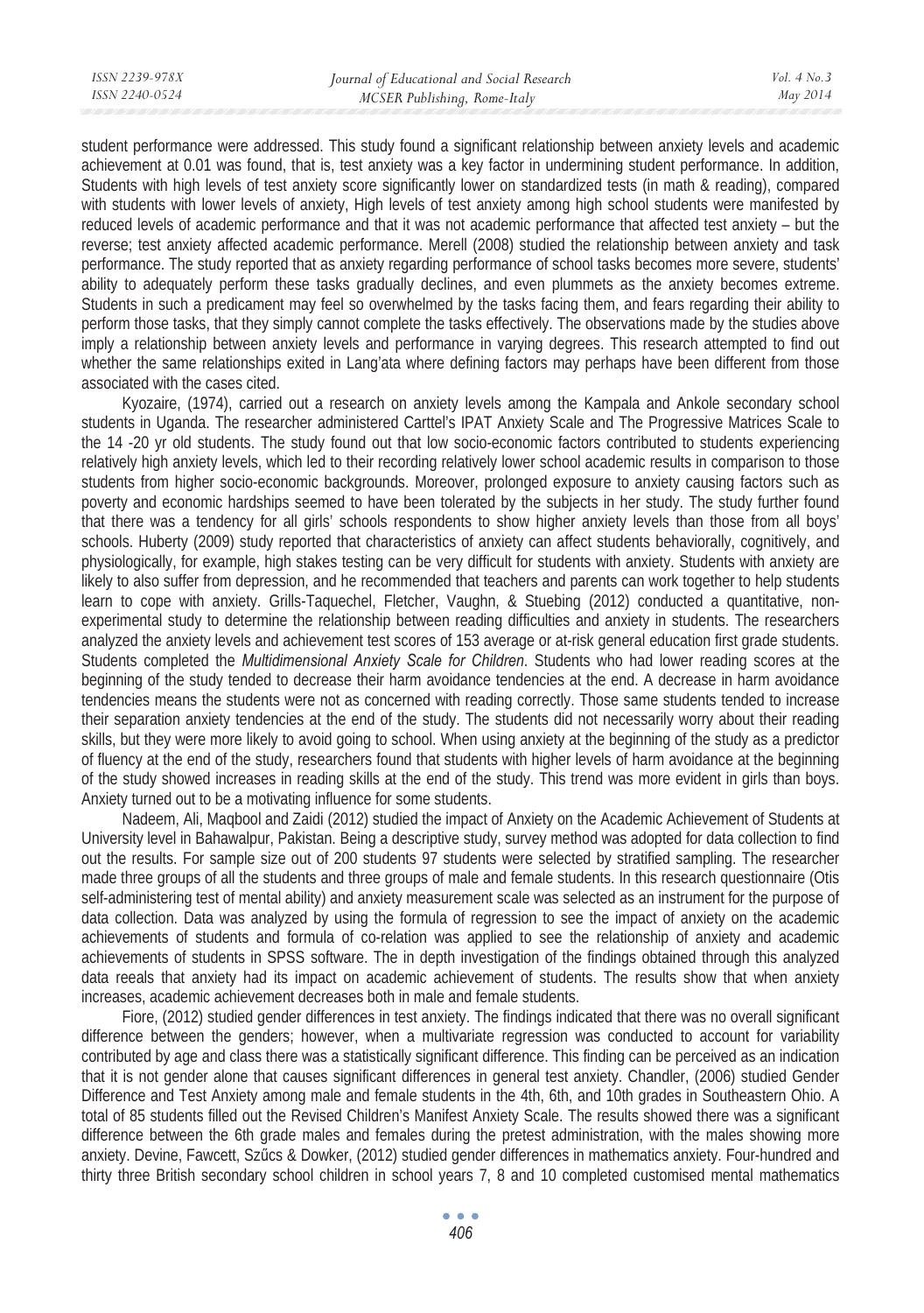| ISSN 2239-978X | Journal of Educational and Social Research | Vol. $4$ No. $3$ |
|----------------|--------------------------------------------|------------------|
| ISSN 2240-0524 | MCSER Publishing, Rome-Italy               | May 2014         |
|                |                                            |                  |

tests and MA and TA questionnaires. Regression analyses revealed that MA was a significant predictor of performance for girls but not for boys. Girls showed higher levels of MA than boys and high levels of MA were related to poorer levels of mathematics performance.

Although many Kenyan secondary schools have incorporated the G/C into their programs, the high demand and pressure placed on teachers for excellent results leads them to neglect the responsibility to provide the services (Aloka, 2012). Most of the available time is utilized in offering extra tuition and remedial classes. The youth who are on the receiving end are also pressurized to produce excellent academic results. Similarly, the result of these demands on the students leads to accumulation of excessively high anxiety levels thereby leading to low academic productivity. It is also likely that in some instances where teacher counselors are available, the daily school schedule does not provide time for students to attend G/C sessions. Moreover, those who are seen visiting the counselor are sometimes stigmatized as being dysfunctional. This trend deters students from readily seeking for G/C assistance, and to their accumulating unwarranted pressure from problems which they keep to themselves. The obvious result in such a case is a rise of their anxiety levels leading to a drop in their academic achievement. As already stated, this study therefore sought to establish whether there existed significant relationships between the high anxiety levels suffered by students and the academic achievement recorded by those students.

The study was guided by the following research questions:

- *To what extent do students experience both personality and test anxieties?*
- *To what extent is the level of anxiety related to the students' academic achievement?*
- *Is there any significant gender difference in personality and test/exam anxiety test scores?*

#### **3. Research Methodology**

#### *3.1 Research design*

The study adopted an ex-post facto research design, which investigates relationship among variables when already manifestations have occurred. This co-relational approach looked into the statistical relationship between anxiety levels and academic achievement (Kendra, 2008). According to Basavanna (2000), a correlation mode of research is an appropriate choice in cases where the researcher seeks to establish the degree of relationship between two variables of behaviour in a group. The independent variable was the Anxiety levels of respondents while the dependent one was Academic achievement. The correlation research mode was also favored because it helped the researcher to look into other possible relationship within the study such as gender differences and relationships, as well as the relationship between personality and test anxiety scores.

## *3.2 Study participants*

Equitable sample representation was achieved by involving a population comprising students from both public and public schools. There were 4 public schools – all mixed day schools that had met the criteria required for the research (i.e. having enrolment of students up to F. 3). 3 public schools were purposefully sampled, while 3 private schools were randomly selected for the study. The sample population was the Form 3 class which was found favorable for the research due to the fact that they had been already in the system for two years. They were therefore fairly well adjusted to the secondary school system, and were presumably well directed and with the right academic focus. The choice of the subjects was done by random sampling method. A balance sample of 30 subjects was selected from each school: 15 boys and 15 girls. That is, 90 girls and 90 boys totaling to 180 students.

#### *3.3 Research instruments*

Questionnaires were administered to students. It comprised three parts, that is, Section A: - An Anxiety Personality Self-Evaluation Quiz. Through this test the respondents' personality anxiety levels were determined. Section B: - A test anxiety assessment adopted from Driscoll R (amtaa.org, 2004) was administered to the participants to assess prevalence of test /exam anxiety. Section C: - Comprised of a set of two questions which sought to find out the causes of anxiety and how students dealt with anxiety while in school. Academic Achievement: To get the data on academic achievement, the researcher used existing school records. Performance was measured by use of both percentage marks and grades already awarded for 2 school terms. The performance was assessed four levels as follows: above average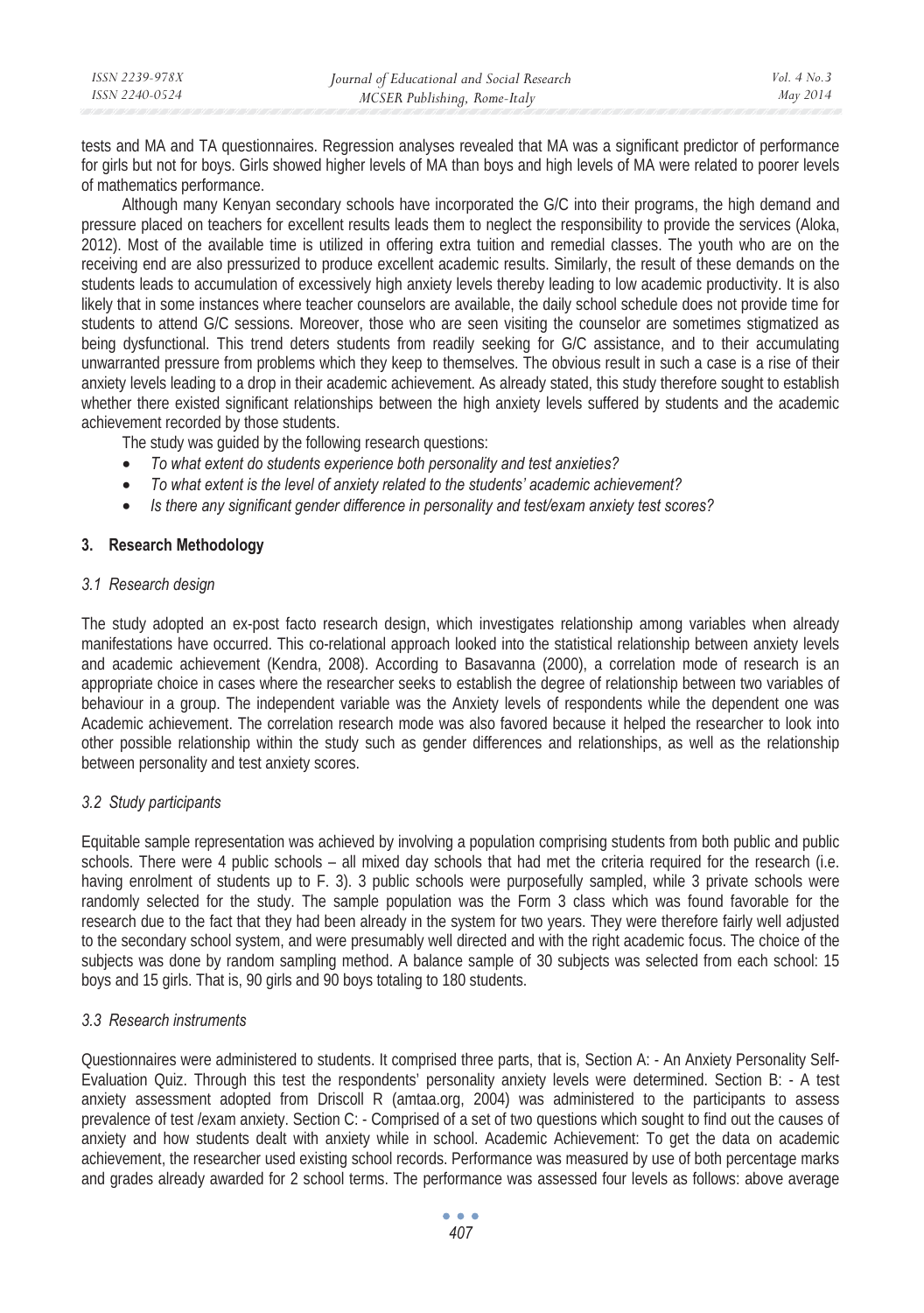mark = 71 - 100% (i.e. grade B+ to A), average mark =  $56 - 65$ %(i.e. C+ -to B); below average marks = 40-55% (i.e. grade D+ to C), and failure = any mark below 40% (E to D). The mean grade for the respondents was calculated from their recorded marks.

#### *3.4 Data collection procedures*

The selection of the school for the pilot study was randomly done from among the four public schools targeted for study, while the other three were purposely enlisted to provide subjects for the actual study. Validity and reliability was tested by carrying out a test re-test after the pilot study results were analyzed. As already indicated, Karen C school was used for pilot study. 10 students (5 boys and 5 girls) who were randomly chosen participated in the exercise. An analysis of their results showed that the instructions were needed a revision. For instance in some cases students underlined two answers for one item, while others skipped some items when they felt unsure of the answer to choose. The instructions were then reviewed for clarity. As a result, the researcher also took more time in the actual data collection to explain to respondents what was expected of them. Data for the main study was collected from the three groups of respondents already identified by use of questionnaire mode.

#### *3.5 Data analysis*

The study used descriptive and inferential statistics and statistical analysis. For the descriptive statistical analysis, Pie charts, graphs, percentages and frequency tables were used to represent the data, and to show respondents descriptive variables such as age, sex, anxiety levels, triggers of anxiety, and academic achievement. Relationships between variables were calculated by use of the Pearson Moment Correlations and Pearson Chi-square (at  $\alpha$  =0.05). The *p*-value set for the test of hypothesis using Pearson correlation coefficient and Spearman correlation coefficient was at 99% or 95% level of significance (two –tailed statistical test). The computed *P-*values that were less than 1% probability level (*P* < .01) or less than 5% probability level (*P* < .05) indicated that the null hypothesis was unlikely to be true. So it was rejected, since there was a correlation between the variables being measured. Outcome scores of tests were crosstabulated to establish relationships.

## **4. Findings and Discussion**

Relationships between variables were calculated by use of the Pearson Moment Correlations and Pearson Chi-square (at  $\alpha = 0.05$ ).

## *4.1 Demographic information of participants*

The research was carried out in 6 secondary schools out of which 3 were public schools, while the other 3 were private schools. All the schools sampled were mixed day schools. The study sample comprised of N=180 students (90 boys and 90 girls) and all of them from the form three (3) classes. An analysis showed that, the respondents ranged between 16- 20 years of age. The sampled schools' 6 head teachers and 12 of their teacher counselors were also sampled for the study.

#### *4.2 Findings on extent that students experience personality and test anxieties*

Respondents were subjected to a two-part anxiety test, the Personality anxiety test and a Test (exam) anxiety test. The results for each were analyzed separately, after which a cross-tabulation was done to try to find out whether there was a relationship in the occurrences of the two forms of anxieties.

## *4.2.1 Analysis for Personality anxiety levels*

All the 180 respondents took a 25-item Anxiety Personality Self-Evaluation Quiz. The exercise required that they indicate their prevalent anxiety behavior when faced by certain life situations. They did so by choosing the most preferred behaviour from a range of a 5- point scale arranged in ascending order from very low to very high anxiety. The 5 points were – 1. Never/no, 2. Rarely, 3. Sometimes, 4. Frequently, 5. Always yes.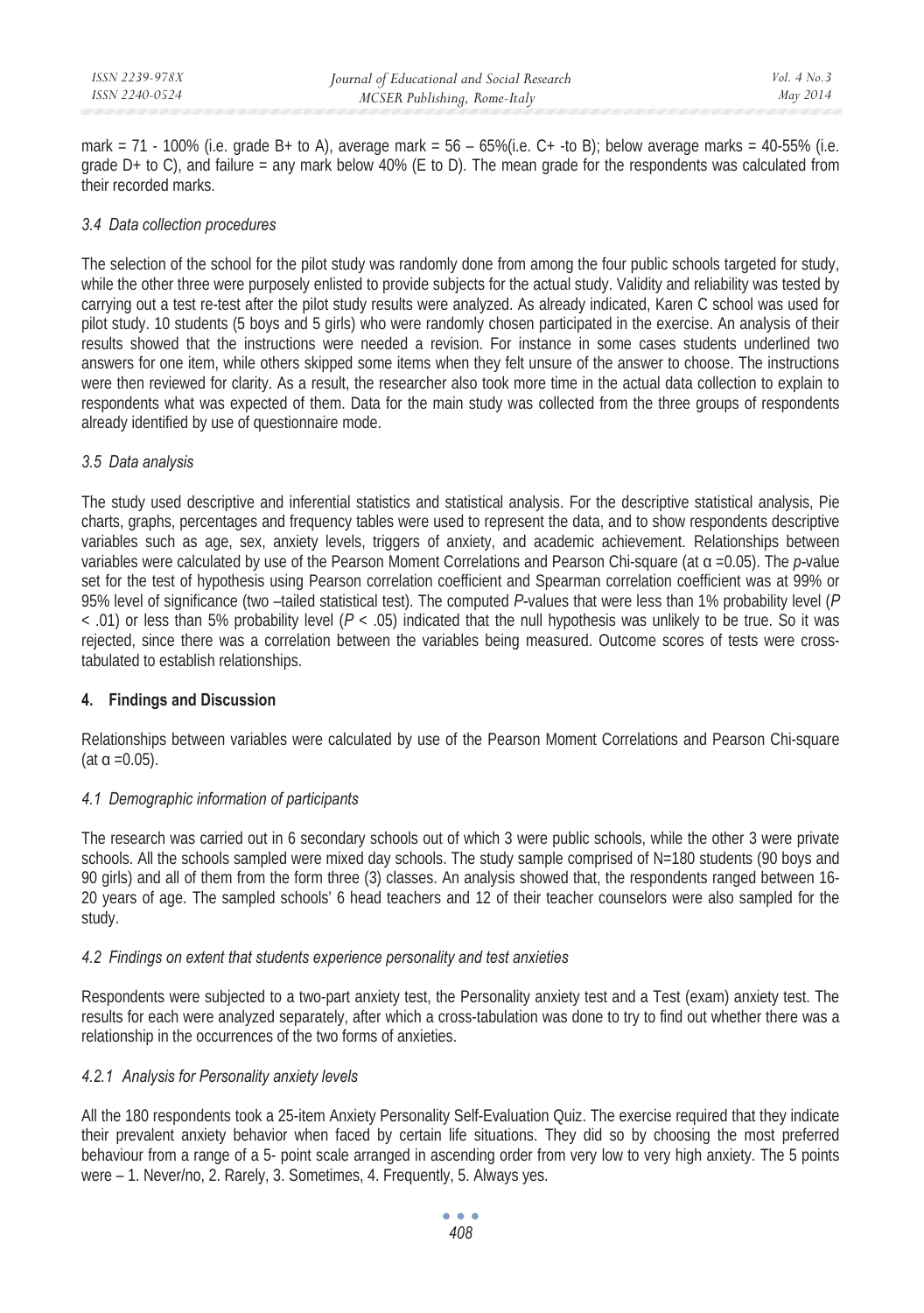The results were discussed in three categories:

No anxiety to normal anxiety (0 -54%): According to the research findings, zero respondents were found to be in this category. Being in this category would have implied that either one had no anxiety at all or had an anxiety inclination mode did not negatively affect their performance ability.

Susceptible to anxiety (55 – 74%): The results indicated that 59 (32.78%) of respondents were found to have been in this category. The implication is that they were considered to have been experiencing a presence of fairly high anxiety levels and were therefore susceptible to suffering some negative effects of anxiety such as poor examination performance, lack concentration during lessons, and poor attendance to assignments. This group would require seeking for help/counseling on anxiety management and on anxiety prevention skills from teacher counselors and other sources.

Anxieties present (75-90%): The majority of the respondents – 115 (68.89%) of respondents were recorded in this category. The implication for this category was that they were experiencing high anxiety levels, a sign that the students were lacking in anxiety management skills. A further implication is that if the situation were not arrested promptly the students were at a high risk of developing certain anxiety disorders such as the general anxiety disorder (GAD).

Extremely high anxiety (above 90 -125%): A total of 6 respondents (3.33% of respondents) were found to have been in this category. The implication is that they were experiencing extremely high anxiety and were perhaps not functioning properly as students. Consequently, their academic performance may be greatly harbored as a result of the anxiety. They were at a high risk of developing anxiety disorders (GAD) or already had it at the time of taking the tests. The respondents therefore needed urgent specialized anxiety management action plan.

 This outcome slightly differs from what Gitome (2003) who cited Wambua (1980) meant when she stated that students are sometimes anxious about academic performance and even though they may not seek guidance and counseling on other issues they would go for the counselors help only for the academics.

 The results for the personality anxiety scores were further analyzed to show the three levels of distribution and recorded by scores and their corresponding percentages as follows: (i) susceptibility to anxiety =59 - (32.78%), (ii) anxiety present =115 - (63.89%) and (iii) extremely high anxiety present =  $6$  - (3.33%). The analysis is shown in fig 1:



**Fig. 1:** Distribution of personality anxiety scores

#### *4.2.2 Analysis for Test Anxiety Levels*

Each respondent took a 10-item Westgate Test Anxiety exercise which used a 5- point scale to measure the respondents' level of test anxiety. Items were constructed to focus on events before, during or after sitting the exams. The respondents were required to indicate their anxiety inclination by choosing one point for each item. For scoring purposes, the options were arranged in descending order from no. 5 for extremely/always true to no.1 for never/not at all. Thus order was - 5. Extremely always true, 4.Usually true, 3. Sometimes true, 2. Rarely true, 1. Never/Not at all.

The resulting totals for each level recorded in their percentages and graphically as shown in figure 2: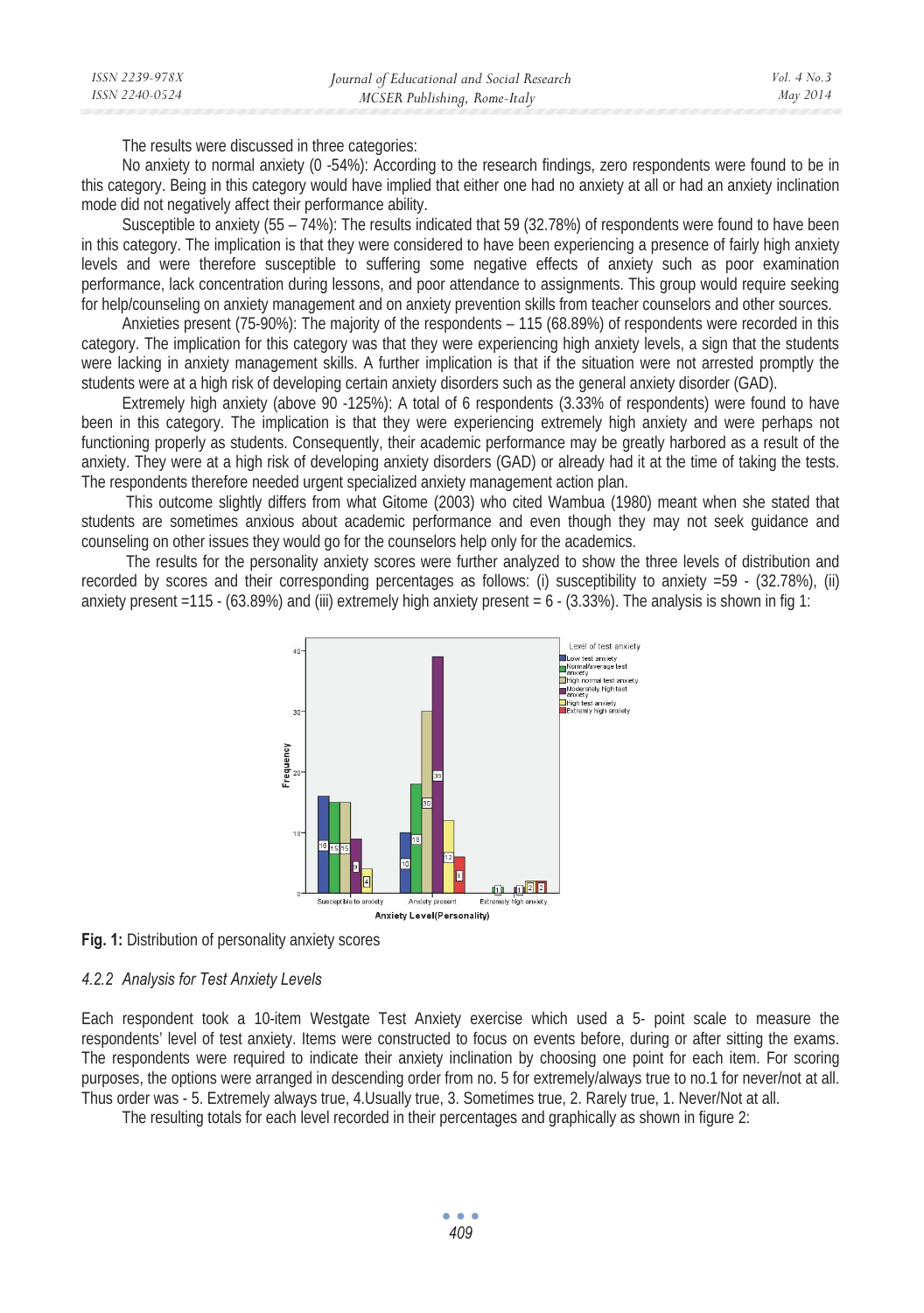

**Fig. 2:** Distribution of Respondents Test Anxiety scores (in %)

The corresponding figures for the statistical analysis of the test anxiety results were as follows:-

Extremely high test anxiety = 8 High normal test anxiety =  $45$ 

High test anxiety = 19 Normal average test anxiety =  $34$ 

Moderately high test anxiety =  $49$  Low test anxiety =  $26$ 

 As observed by Italy's Catania University department of pediatrics (2007), above normal anxiety symptoms are found to be relatively common among both children and adolescents. The results of this study carried out only amongst adolescents confirm this assertion as respondents' scores show a presence of anxiety distributed across the board. The study further analyzed for comparison between personality anxiety and test anxiety. While 63.89% of the respondents had recorded presence of high anxiety, only 41.66% recorded between moderately high and extremely high test anxiety levels. 43.89% respondents were found to be within the range of normal test anxiety level, as represented by scores for normal/average and high normal test anxieties. The low, high to extremely high test anxiety levels are relatively small. A statistical analysis of Mean and Mode showed that the Mean (27.46) was less that the Mode (30.00). There was an existence of multiple modes, (see fig. 2) for details. The results show a test anxiety mean of 27.4 % (or 2.7 according to the Westgate anxiety scale analysis). This score is within the low to normal test anxiety scale and is an implication that the respondents did not experience negative high test anxiety. This explains the reason for their fairly good academic performance which amounted to a Mean of 52% (grade **C**).

However, the results of this study are rather unique as the respondents recorded a high personality anxiety score (79%) which did not greatly influence their test anxiety scores negatively, since a mean of a **C** grade indicates that most of them had average results. However, it is the researcher's opinion that the high personality anxiety still did have a bearing on the performance recorded. An academic performance mean of 52% was not really exemplary as it contradicts with the expected good performance that should be attributed to a low-normal test anxiety level of 27% which the students recorded. Perhaps what Kyozaire (1974) said could hold true in this case- that prolonged exposure to anxiety causing factors such as poverty and economic hardship could have been handled through the African communitarian lifestyle whereby persistent difficulties were tolerated to the extent that the respondents were '*no longer anxious'* – meaning that they have become complacent and are indifferent to the effects of the problems they suffer.

#### *4.3 Findings on relationship between level of anxiety and students' academic achievement*

All respondents end of term total mean scores and mean grades for two terms  $(3^{rd}$  term 2009 and 1<sup>st</sup> term 2010) were listed down as part of the data collected during the data collection process. Finally, a correlation between personality anxiety, test anxiety and academic achievement was done. The Pearson Product Moment Correlation analysis was used to compute the correlation. The results were then analyzed statistically, and presented in Table 1.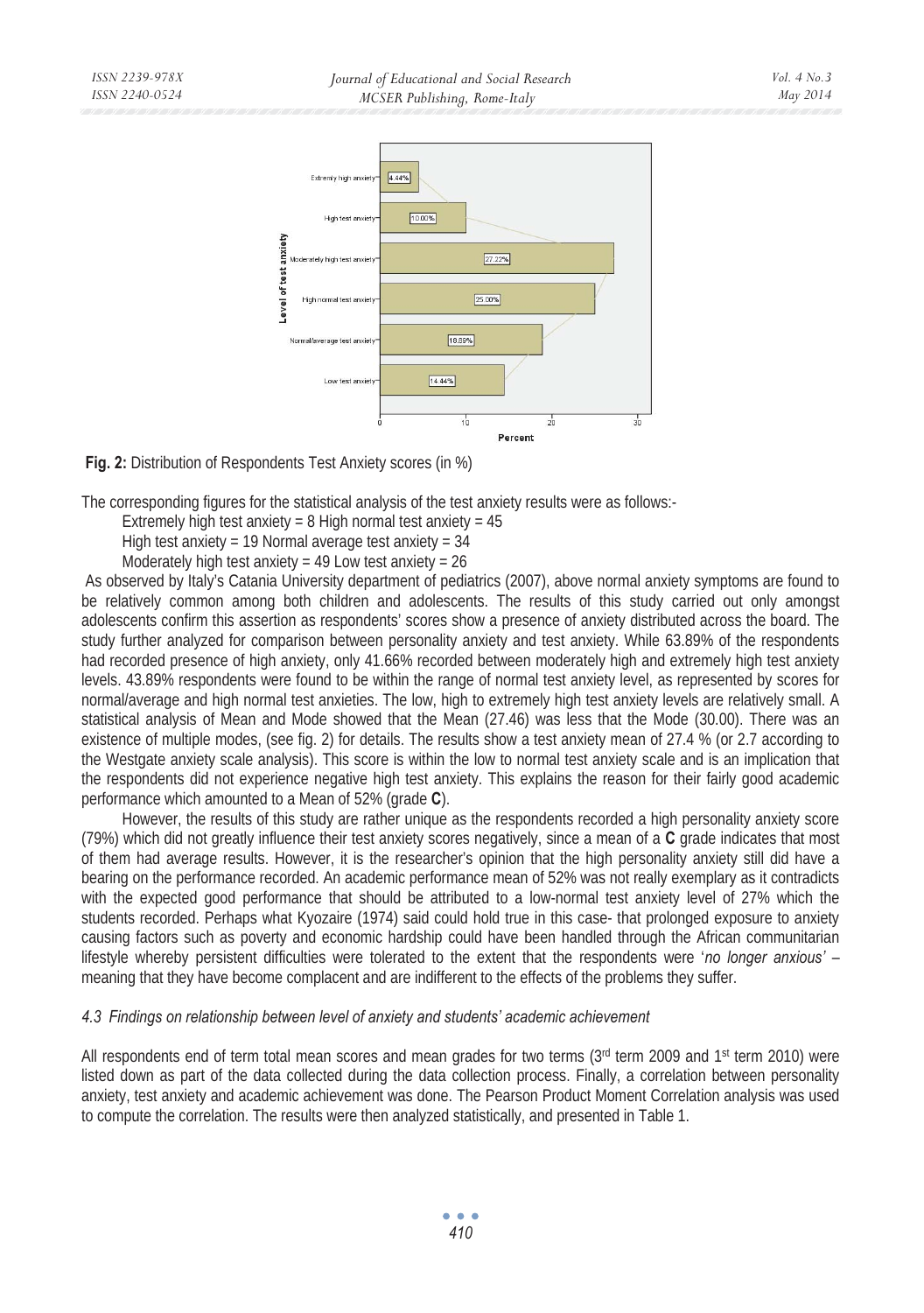**Table 1 -** Correlations between personality and test anxieties and academics

|                                                             | Academic achievement | <b>Personality Anxiety</b> | Test anxietv                       |
|-------------------------------------------------------------|----------------------|----------------------------|------------------------------------|
| Academic Pearson Correlation<br>Achievement Sig. (2-tailed) | 180                  | $-.063$<br>.399<br>180     | $-196$ <sup>**</sup><br>008<br>180 |

\*\*. *Correlation is significant at the 0.01 level (2-tailed).*

An analysis of the relationship between personality anxiety and academic achievement was done with the following results:  $r = -0.063$ , (Table 1), therefore there exists a relationship which is negative. This means that students with high personality anxiety are likely to be low academic achievers. In the same way, an analysis of the relationship between test anxiety and academic achievement was done as follows:  $r = -1.20$ , therefore there exists a relatively low relationship which is negative and significant. This means that students with high test anxiety are more likely to be low academic achievers and that such a relationship cannot be attributed to chance.

The Pearson Product Moment Correlation analysis was further used to find out the relationship between the three concepts. The results showed a significant positive relationship between anxiety levels and academic achievement scores at 0.01. The results further showed that students who experienced relatively higher anxiety levels (as was the case with the results for girls) performed relatively poorer that those who did not experience high anxiety levels.

The results of this study concurred with those of Muola, Kithuka, Ndirangu and Nassiuma (2009) whose study on the relationship between test anxiety and academic performance in secondary schools showed that there was no significant relationship between test anxiety and academic achievement. Interestingly, their study concentrated on a few subjects and used a researcher developed instrument, while this study used a standardized test and the results from the two turned out to be similar. The findings are similar to those of Huberty (2009) who reported that characteristics of anxiety can affect students behaviorally, cognitively, and physiologically, for example, high stakes testing can be very difficult for students with anxiety. Grills-Taquechel, Fletcher, Vaughn, & Stuebing (2012) study reported that, students who had lower reading scores at the beginning of the study tended to decrease their harm avoidance tendencies at the end of the study. A decrease in harm avoidance tendencies means the students were not as concerned with reading correctly. Those same students tended to increase their separation anxiety tendencies at the end of the study. The students did not necessarily worry about their reading skills, but they were more likely to avoid going to school. Nadeem, Ali, Maqbool and Zaidi (2012) studied the impact of Anxiety on the Academic Achievement of Students at University level in Bahawalpur, Pakistan. The results show that when anxiety increases, academic achievement decreases both in male and female students.

#### *4.4 Findings on gender difference in personality and test anxiety scores*

All the 180 respondents (90 girls and 90 boys) filled the personality and test anxiety questionnaires included in the instruments of study. They further had their academic results for two terms recorded. Descriptive statistics are presented in Table 2.

|                                  | Sex  | Ν  | Mean    | Std. Deviation |
|----------------------------------|------|----|---------|----------------|
|                                  | Girl | 90 | 81.2111 | 10.90459       |
| <b>Personality Anxiety Score</b> | Boy  | 90 | 77.5889 | 9.22490        |
|                                  | Girl | 90 | 28.9778 | 6.75074        |
| <b>Test anxiety Score</b>        | Bov  | 90 | 25.9556 | 6.72562        |

**Table 2 -** T-Test for both Personality and Test anxiety levels

The information presented in Table 2 indicates that, the girls recorded a higher personality anxiety mean of 81.21 while the boys were slightly lower at 77.58. In the same way, the girls once again recorded a higher test anxiety score 28.97, while the boys recorded a slightly lower one of 25.95.

To find out whether there were statistically significant gender differences in Personality anxiety and Test anxiety scores, an independent samples t-test was used. The findings are presented in Table 3.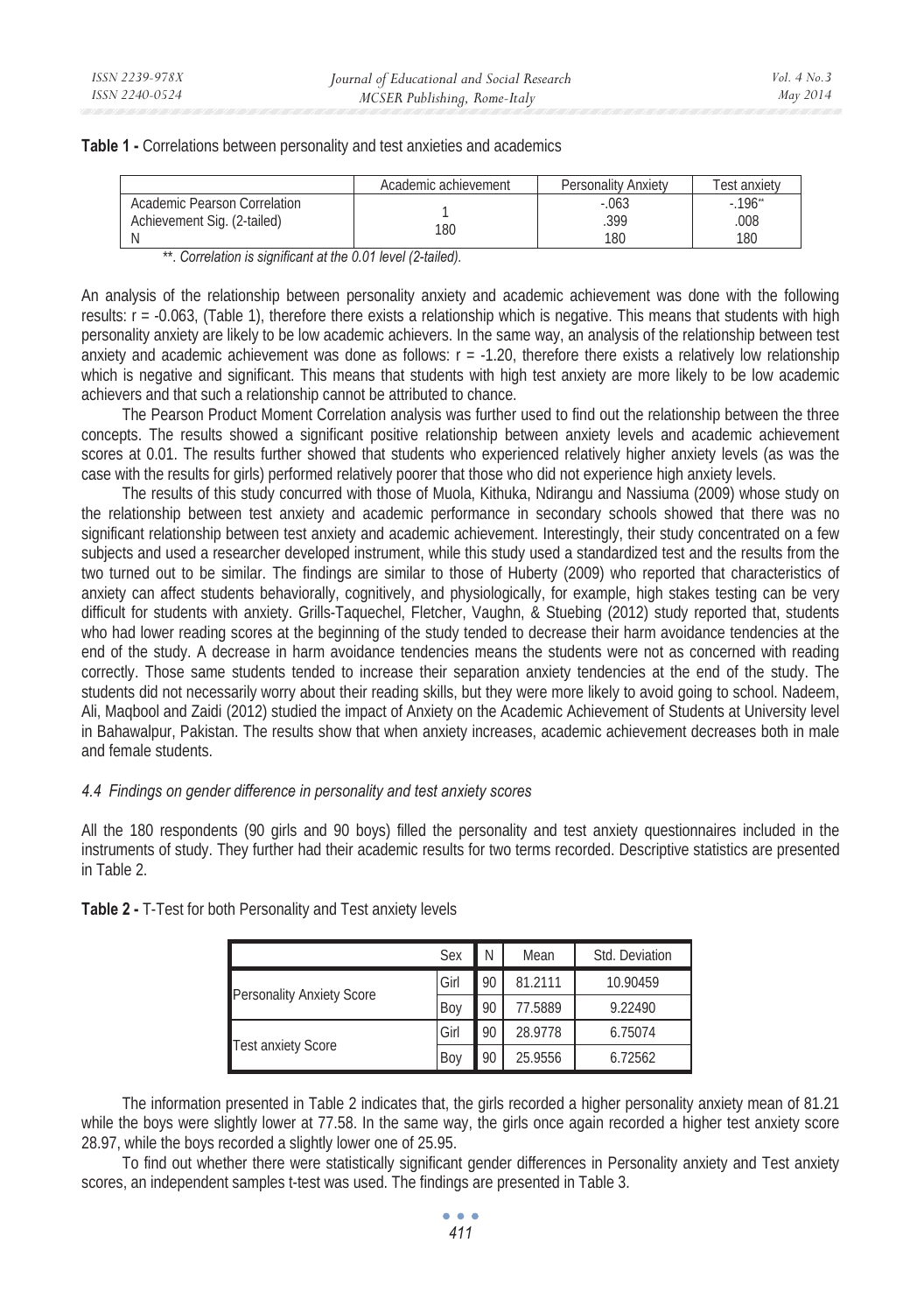#### **Table 3:** Independent Samples Test results

|                                       |                             | t-test for Equality of Means |         | t-test          |
|---------------------------------------|-----------------------------|------------------------------|---------|-----------------|
|                                       |                             |                              | df.     | Sig. (2-tailed) |
| <b>Anxiety Score</b><br>(personality) | Equal variances assumed     | 2.406                        | 178     | .017            |
|                                       | Equal variances not assumed | 2.406                        | 173.241 | .017            |
| <b>Test anxiety Score</b>             | Equal variances assumed     | 3.009                        | 178     | .003            |
|                                       | Equal variances not assumed | 3.009                        | 177.990 | .003            |

\*\*. *Correlation is significant at the 0.01 level (2-tailed).*

Regarding the gender difference in personality score, it was reported that,  $t = 2.41$ ,  $df = 178$ ,  $p = 0.017$ ,  $p < 0.05$ . (Table...). This shows that there is a significant gender difference in the experience of personality anxiety levels. Regarding the gender difference in the test anxiety score, it was reported that,  $t = 3-01$ , df= 178, p= 0.003, p< 0.05. This implies that there is a significant gender relationship between Test anxiety experience and gender. The results indicated that there was a sex difference in anxiety experience and similarly a significant difference in academic achievement for the sexes with boys performing academically better than the girls.

A further exploratory analysis was performed to find the relationship between personality and test anxiety experience among the respondents. This was done by use of Pearson Chi-Square Tests, and the results presented in Table 4.

**Table 4 –** Chi-Square Tests results

|                                   | 'alue                | df | $\sim$<br>2-sided<br>Sia<br>SVM <sub>D</sub> . |  |
|-----------------------------------|----------------------|----|------------------------------------------------|--|
| Chi-'<br>Square<br><b>Pearson</b> | 70∩a<br>$\sim$<br>36 | 10 | 000                                            |  |
|                                   |                      |    |                                                |  |

\*\*. *Correlation is significant at the 0.01 level (2-tailed).*

The findings indicated that,  $X^2 = 36.79$ , df= 10, p= 0.00, p< 0.05 (Table 4). Thus, the results revealed that there is a significant relationship (at 0.05) between the two anxiety levels. This conclusion has been drawn from the observation that in both anxieties (personality and test anxieties) girls had a higher anxiety level prevalence score than the boys for both anxiety types. However, in both genders, the prevalence of personality anxiety was higher than that of test anxiety.

These findings are similar to Fiore, (2012) who reported that, there was a statistically significant difference. Chandler, (2006) study showed there was a significant difference between the 6th grade males and females during the pretest administration, with the males showing more anxiety. Devine, Fawcett, Szűcs & Dowker, (2012) study results of Regression analyses revealed that MA was a significant predictor of performance for girls but not for boys. Girls showed higher levels of MA than boys and high levels of MA were related to poorer levels of mathematics performance.

## *4.5 Concluding remarks*

The study investigated the relationship between anxiety levels and academic achievement among students in selected secondary schools in Lang'ata district, Kenya. The findings revealed an evidence of high personality anxiety levels (79%) in respondents. There was also in existence a relatively low negative but significant relationship between test anxiety and academic achievement. Thus students with high test anxiety are likely to be low academic achievers. Such a relationship cannot be attributed to chance. There was also a significant gender differences in experience of personality anxiety levels and girls tended to show more proneness to high anxiety experience than boys did. Because of already highlighted limitations, the study recommends that,

future research could be looked into such as – background and Environmental contribution on anxiety levels.

All normal individual students do experience personality and test anxieties whose level may change from time to time according to prevailing circumstances. Although a certain amount of anxiety is required as an impetus towards positive action, an excess of the same could be detrimental to the students well being and may greatly contribute to low academic results. Therefore, Students should get equipped with knowledge on anxiety and effective anxiety management skills for their own benefit while in school and elsewhere. Students should take responsibility to seek for anxiety management help from teacher counselors, other teachers or from the peer counseling clubs within their schools